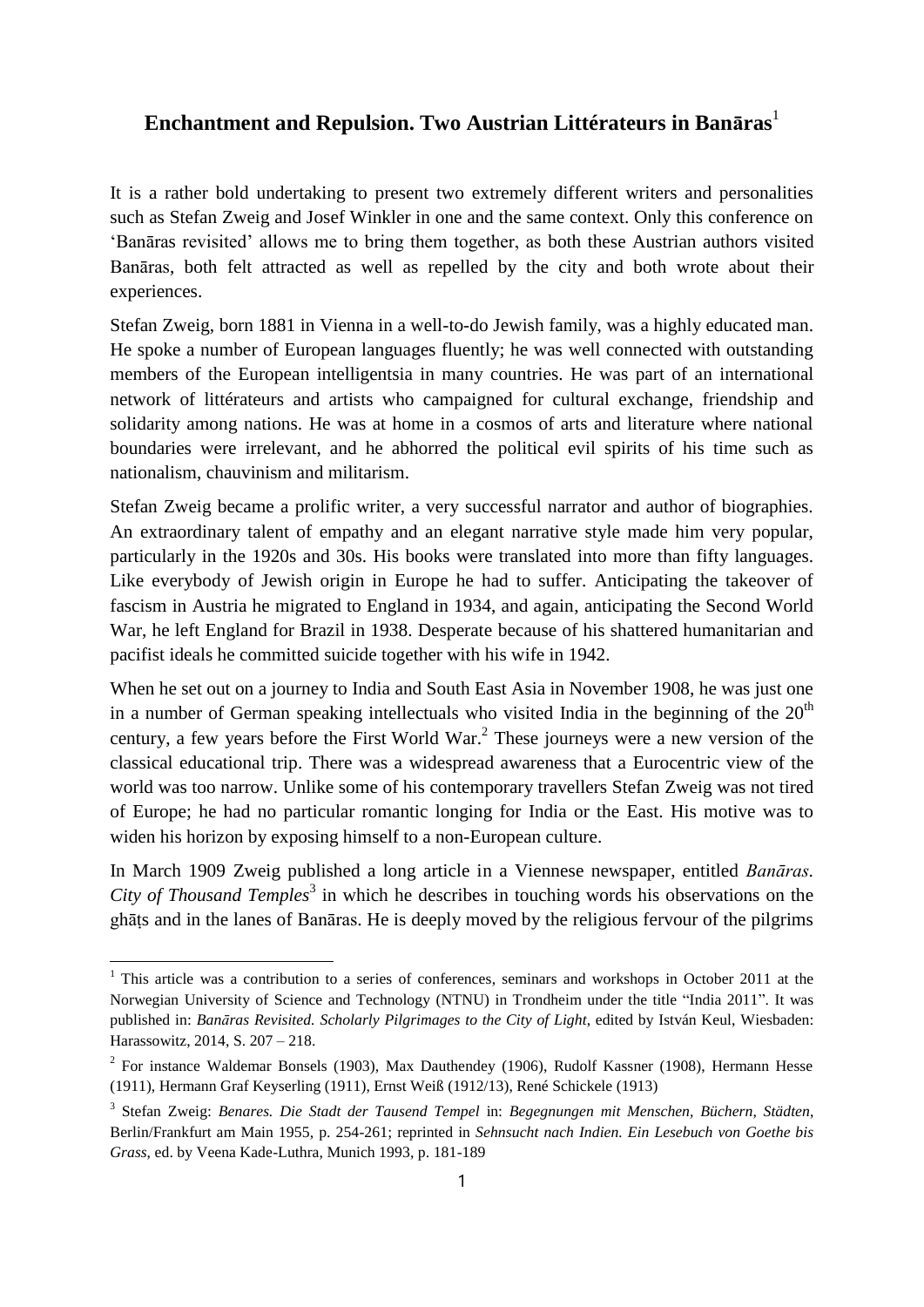and by the citizens who come every morning to take their ablutions or to perform their prayers and rituals. A view which leaves a lasting impression on him is the Hindu rite of cremation in which he sees the great unifier of the otherwise strictly segregated caste society. His descriptions of Banāras include very beautiful as well as ugly, shocking sights.

Hindu religion is a very ambivalent experience for Zweig. On the one hand he is genuinely impressed by "the flame of faith which burns strong and fervently below the cool glow of the [believers'] averted eyes", on the other hands it is the same concentration on their inner life which, for Zweig, makes it comprehensible "why these humble and silent people bear patiently with the servitude of foreign nations and the chains of their own caste system."<sup>4</sup> While Zweig obviously has an empathetic understanding of the role of the river Ganges as the great purifier, he seems to misconceive the ascetic and yogic exercises he observes on the Gangā Ghāṭs when he labels them as 'penitence' or 'expiation', thus suggesting atonement for committed sins. He also repeatedly uses the words 'passionate', 'fanatic' or 'fanaticism' to describe the religious fervour of the believers. Proceeding into the lanes of the city he observes the daily life of the citizens. Nothing seems to remain hidden. The doors and windows are open but still their inner life remains a mystery. "Strangeness, insurmountable strangeness is the ultimate reaction to all the feelings of this nation."<sup>5</sup>

As a result of his journey to India Stefan Zweig returned home with a deeper understanding of his European identity. In his autobiography "The World of Yesterday" he expresses many years later his reaction when he observed the privileged life style of the 'white sahibs': "I could not get rid of the eerie feeling that the coming decades and centuries would have to bring transformations and changes of this absurd relationship which we didn't dare to anticipate in our cosy and seemingly safe Europe."<sup>6</sup> The consequence of his journey was at the same time the ability to look at his own European culture with different, somewhat dissociated eyes and "not to see Europe any longer as the eternal axis of the Universe."<sup>7</sup>

In 1921 Stefan Zweig's interest in India got a new boost. Rabindranath Tagore visited Germany and Austria for the first time and got an overwhelming reception.<sup>8</sup> Zweig wrote an extensive book review about *Sādhana*, Tagore's series of philosophical lectures which had just appeared in German translation.<sup>9</sup> Still under the impression of the First World War Zweig was deeply attracted by the ethics of non-violence expressed in Tagore's work which was at the same time put into political practice by Mahatma Gandhi.

 $\overline{a}$ 

<sup>4</sup> ibid. p. 181

<sup>5</sup> ibid. p.188

<sup>6</sup> Stefan Zweig: *Über Europa hinaus*, in Veena Kade-Luthra 1993, p. 190. Originally published in: *Die Welt von gestern. Erinnerungen eines Europäers*, Stockholm 1944

 $<sup>7</sup>$  ibid. p. 191</sup>

<sup>&</sup>lt;sup>8</sup> Zweig even rushed to the Salzburg railway station and met Tagore on his way to Vienna on 15. June 1921. (Martin Kämpchen: *Rabindranath Tagore and Germany. A Documentation*, Calcutta 1991)

<sup>9</sup> Stefan Zweig: *Rabindranath Tagores Sadhana*, in: *Das Geheimnis des künstlerischen Schaffen*s. Essays, Frankfurt a. M. 1984, S. 179-187. Originally published in: *Das literarische Echo*, Berlin, 1. October 1921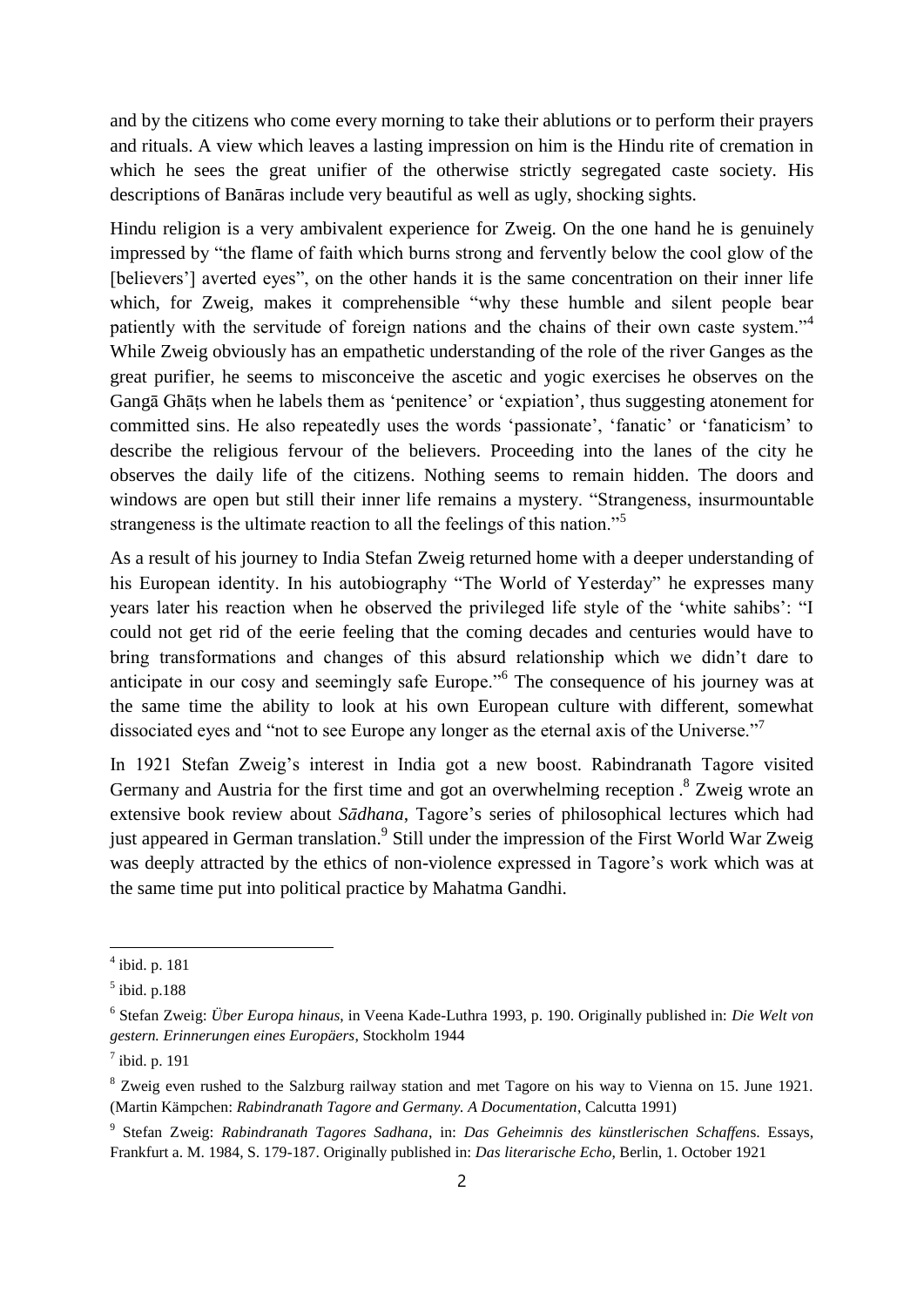A little later, in 1922, the same year when Hermann Hesse wrote his *Siddharta,* Stefan Zweig, too, wrote a long story, entitled *Die Augen des ewigen Bruders* (*The Eyes of the Eternal Brother*) which he characterized as an 'Indian legend'. <sup>10</sup> He used a freely invented plot in the style of an ancient Indian narration in order to deal with some of the political and ethical questions for which each human society has to find answers and which were very urgent in the 1920s in Europe: Is there a justification for war and violence (including capital punishment)? How to exercise political power in a just and fair way? Can a society thrive when some possess land and property and others don't? And he raises a very general question: How to act in such a way that no harm is done to anyone?

Memories of Banāras where Stefan Zweig got his most impressive exposure to Indian religious life and where he saw many people whom he described as burning with ascetic fervour were certainly in his mind when he wrote his 'Indian legend' about a man who can be called a fanatic of righteousness. Zweig presents Virata, the hero of his legend, in five episodes as a man who passionately strives to lead a pure, a flawless life.

Above the actual story Stefan Zweig quoted a few verses from the Bhagavad Gītā as a motto:

*Not by refraining from action does man attain freedom from action. For not even for a moment can a man be without action.*<sup>11</sup>

*What is work? What is beyond work? Even some seers see this not aright. I will teach thee the truth of pure work, and this truth shall make thee free.*

*Know therefore what is work, and also know what is wrong work. And know also of a work that is silence: mysterious is the path of work.*<sup>12</sup>

First we meet Virata, a member of the *kśatriya* aristocracy, on a military campaign to quell a rebellion against the king of the country. Although the king is a harsh ruler, a merciless judge and tax collector Virata remains absolutely loyal and defeats the army of the rebels in a surprise attack at night. In the morning he sees among the corpses on the battlefield his own brother who had fought for the rebels. The view of his brother's frozen eyes sinks into Virata's heart and haunts him throughout his life. When the grateful king wants to give his saviour the supreme command over his army Virata rejects the offer and declares that from now on he will never touch a sword again, "because there is violence in the sword and violence is the enemy of justice. He who takes part in the sin of killing is a dead man himsel $f$ <sup>"13</sup>

<sup>10</sup> Stefan Zweig: *Die Augen des ewigen Bruders*, Insel, Frankfurt a. M. 1922. In 1922 Hesse and Zweig point out in their correspondence the common basis of their 'Indian' narratives. Zweig writes to Hesse on13. December 1922: "It is not by mere chance, that we [...] met again and again in crucial questions, [...], that both of us modified similar insights at the same hour in legends from the Indian world." (Donald Prater: *Stefan Zweig and Hermann Hesse*, in: *Modern Austrian Literature*. Journal of the International Arthur Schnitzler Research Association, Vol. 14, Nos. 3/4, 1981. Special Stefan Zweig Issue, p. 55)

<sup>&</sup>lt;sup>11</sup> Bhagavad Gita III, parts of verses 4-5, in Juan Mascaro's translation, Harmondsworth 1962, p. 56

 $12$  Bhagavad Gita IV, 16-17; ibid. p. 62

<sup>&</sup>lt;sup>13</sup> Stefan Zweig 1922, p. 17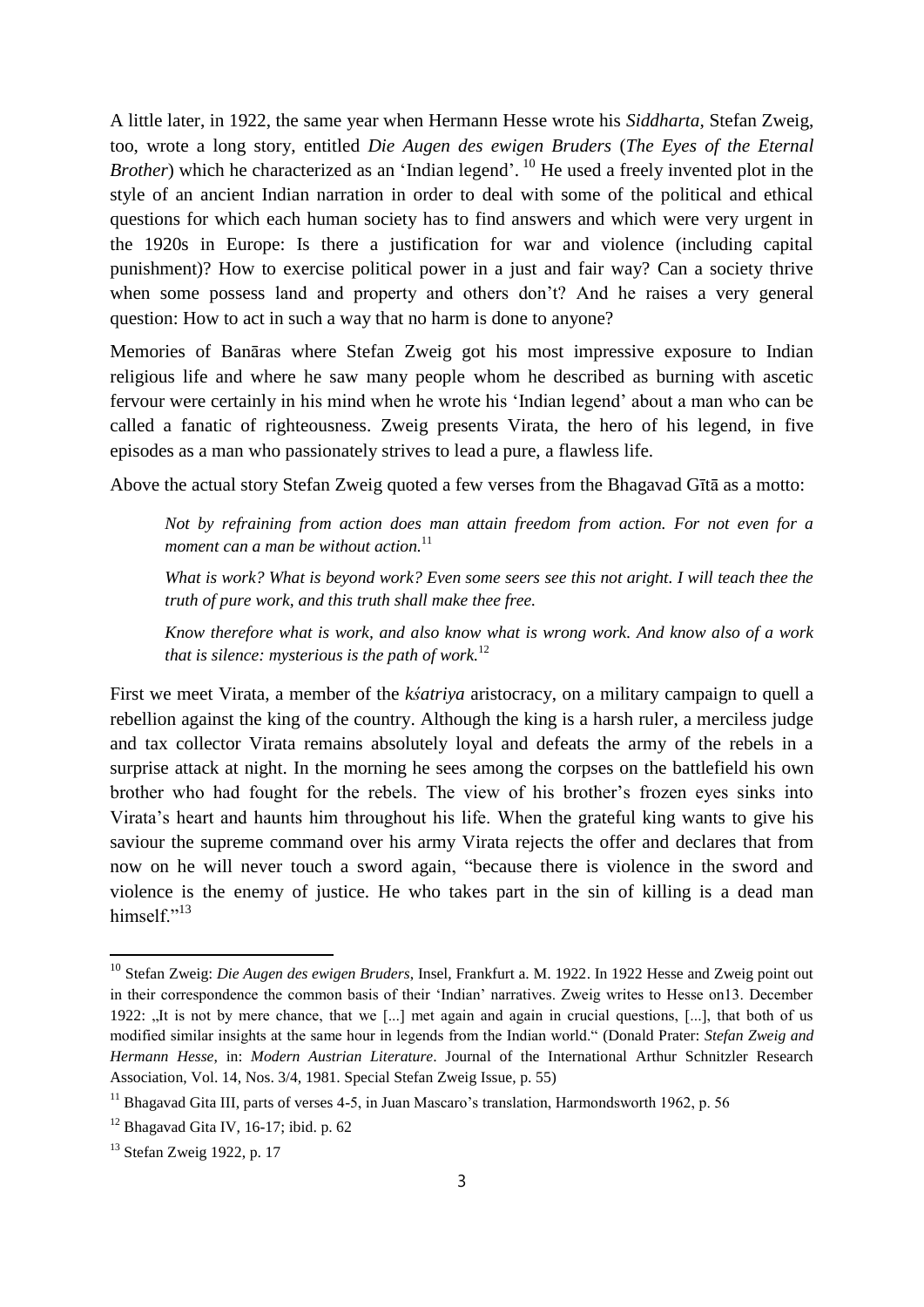His sudden insight that each act of killing is fratricide transforms Virata immediately from a hawk into a dove. Now he pleads for radical non-violence, for he wants "to live as a just one $"$ <sup>14</sup>

In each of the following episodes Virata chooses an altogether different way of life and action from the previous one and every time he gives overriding importance to his aims of nonviolence and righteousness. Still, again and again he becomes responsible for the suffering of fellow human beings who seem to stare at him reproachfully with the eyes or his dead brother.

In this way the erstwhile warrior is appointed as the kingdom's supreme judge and in the second episode of the legend Virata makes himself a name as an embodiment of justice.<sup>15</sup> But in spite of his best intentions Virata here, too, is led to realize that according to his own high standards he has become guilty of delivering an inhuman judgement and that there is no hope of ever achieving his goal of perfect justice in his profession as a judge.

Now, in the third phase of the story, Virata leaves the King's service for good and retires to his private life, looking only after his family and his estates. He studies the Holy Scriptures, practices meditation and charity towards the poor. He gives good advice to his neighbours when they have quarrels with each other and helps them to settle their conflicts amicably. Again he makes himself a name as a man of great practical wisdom.

This peaceful period again comes to an abrupt end when he sees one day how his sons fiercely punish a slave, because he had been a little late to start his work, and again Virata sees his brother's glance in the wide open eyes of the tortured man. Virata tells his sons to leave the man alone to which they comply reluctantly. In the following sleepless night Virata understands that slavery is incompatible with his ideals. When he tells his sons next morning that all their slaves shall be free they don't accept their father's decision. They are afraid that without slaves they themselves would have to work in the fields, which is exactly what Virata wants them to do now. We can feel here the influence of Leo Tolstoy who tried to practice this philosophy on his country estate in Russia and who deeply influenced Mahatma Gandhi. Virata's sons now openly raise a mutiny against their father and tell him that they accept his orders no longer.

Virata severs the bonds between himself and his family as he neither wants to command and rule, not even over his sons, nor does he want to subsist on the sweat of the slaves. Following his old ideal to live free from guilt, he leaves his house, saying that only the poor one who works himself is close to God.

In the fourth phase of the 'legend' Virata builds a hut for himself in the forest and becomes a hermit. Only the animals are his companions and friends. He does observe that even Nature is full of violence. One animal kills and eats the other, but Virata remains a silent uninvolved

 $14$  ibid.

<sup>&</sup>lt;sup>15</sup> Although he never sentences a culprit to death the kingdom's crime rate does not rise. Here Stefan Zweig clearly makes his own statement about capital punishment which was then and still is a topic of discussion.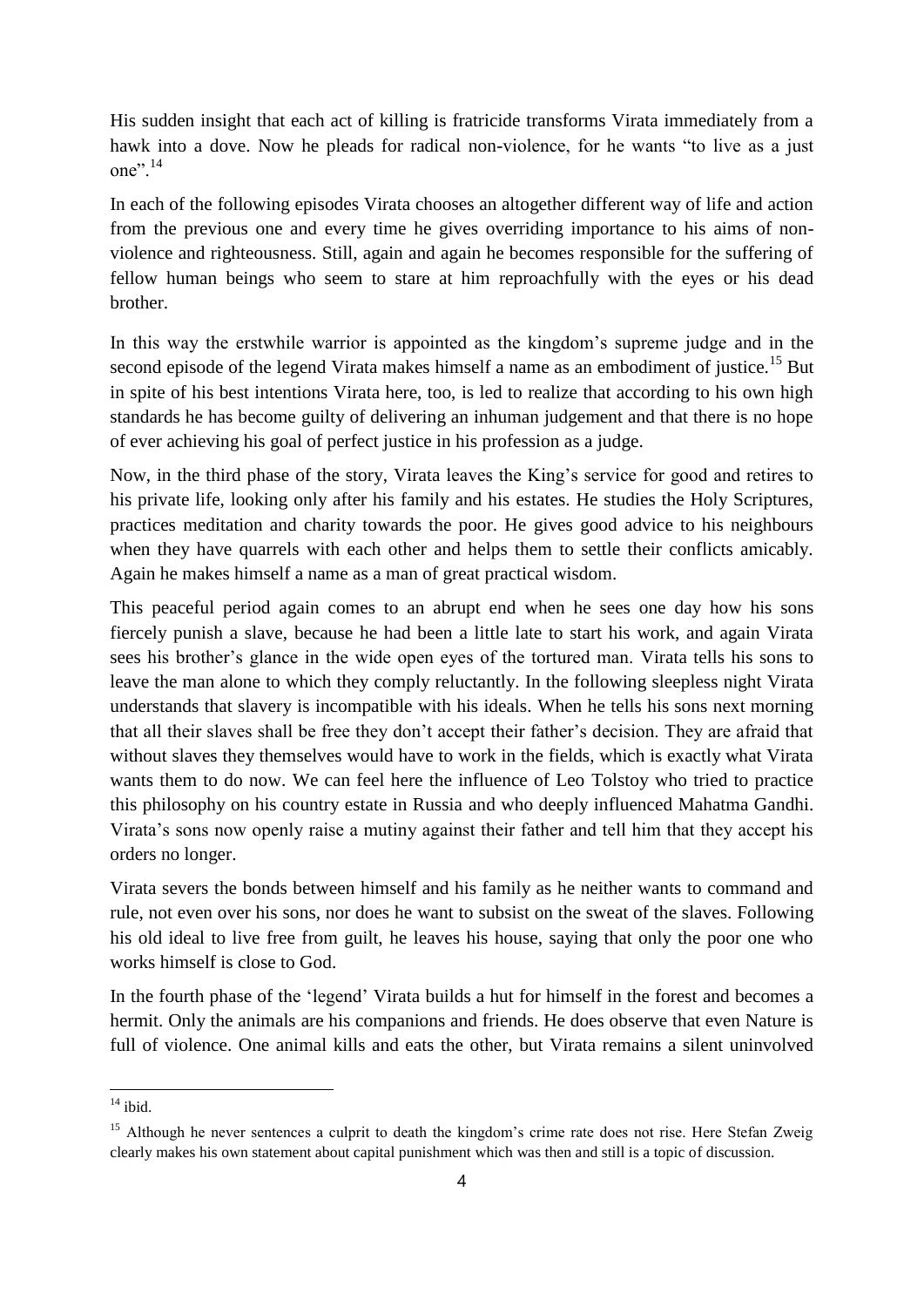witness. One day a man sees Virata in his forest hermitage and becomes convinced that Virata is a saint. This rumour spreads all over the villages of the area and unexpectedly Virata finds followers. A number of men give away all their possessions, leave their wives and children in order to live as hermits in the forests in the quest of an eternal truth. Once when Virata leaves his hermitage to go to the next village all the villagers greet him reverently, except one woman who stares at him with eyes filled with hatred. Again he feels as if his dead brother looked at him. On his enquiry the woman answers that her husband had followed Virata's example. He had left her alone in poverty and her children had died of hunger. And she blames Virata for all her misery.

Virata is shattered. Again he has become guilty, even though unknowingly. As before he is immediately ready to correct himself and he criticizes himself severely: "I meant to be a humble servant of God, but I have been proud and haughty. [...] I admit: I am to blame for your sufferings [...] Even the non-doer acts and thus becomes guilty, even the secluded one lives within all his brothers."<sup>16</sup>

The incident drives Virata out of his paradise. After spending one more night in the hut he leaves his friends, the birds, and returns to the city. Admitting that he had failed to free himself from the web of culpable action he asks the king to accept him now as his humble servant. "For only he who serves is free."<sup>17</sup> The king feels insulted by such reasoning which challenges his own lordship. He gives Virata the humblest of all posts and Virata is grateful to become the keeper of the dogs.

Now the man who earned fame in many walks of life gradually falls into oblivion. Only the dogs love the friendly old man. Virata lives many more years, he feeds and cleans the dogs and he is happy about his humble inconspicuous life. When he dies no priest carries out the last rites for him. Only the dogs howl for a day or two, and then they, too, forget Virata.

This philosophical tale poses a number of questions: Does Stefan Zweig mean to present the end of the story as a happy end? Has Virata achieved the goal of his struggle for absolute purity? Or does Zweig intend to reduce Virata's strife for a life free from guilt to absurdity? Is it a tale about pacifism and socialism? Or does Zweig just want to give his readers food for their own personal thought about the ethical implications of violence, power and social inequality?

Unlike most other heroes of Zweig's novellas and narrations Virata is not a psychologically realistic character. The reader can hardly empathise with his quick and radical decisions. But Zweig certainly does prompt the reader to come to his own conclusions.

The story has a dialectical structure. From episode to episode the respective ethical position is negated and converted into a new and even more radical position. It is, however, striking that Virata is only interested in his own personal freedom from guilt. When he renounces violence he does not ask if and how human social life in general could be freed from violence and

l

 $16$  ibid. p. 56

 $17$  ibid. p. 58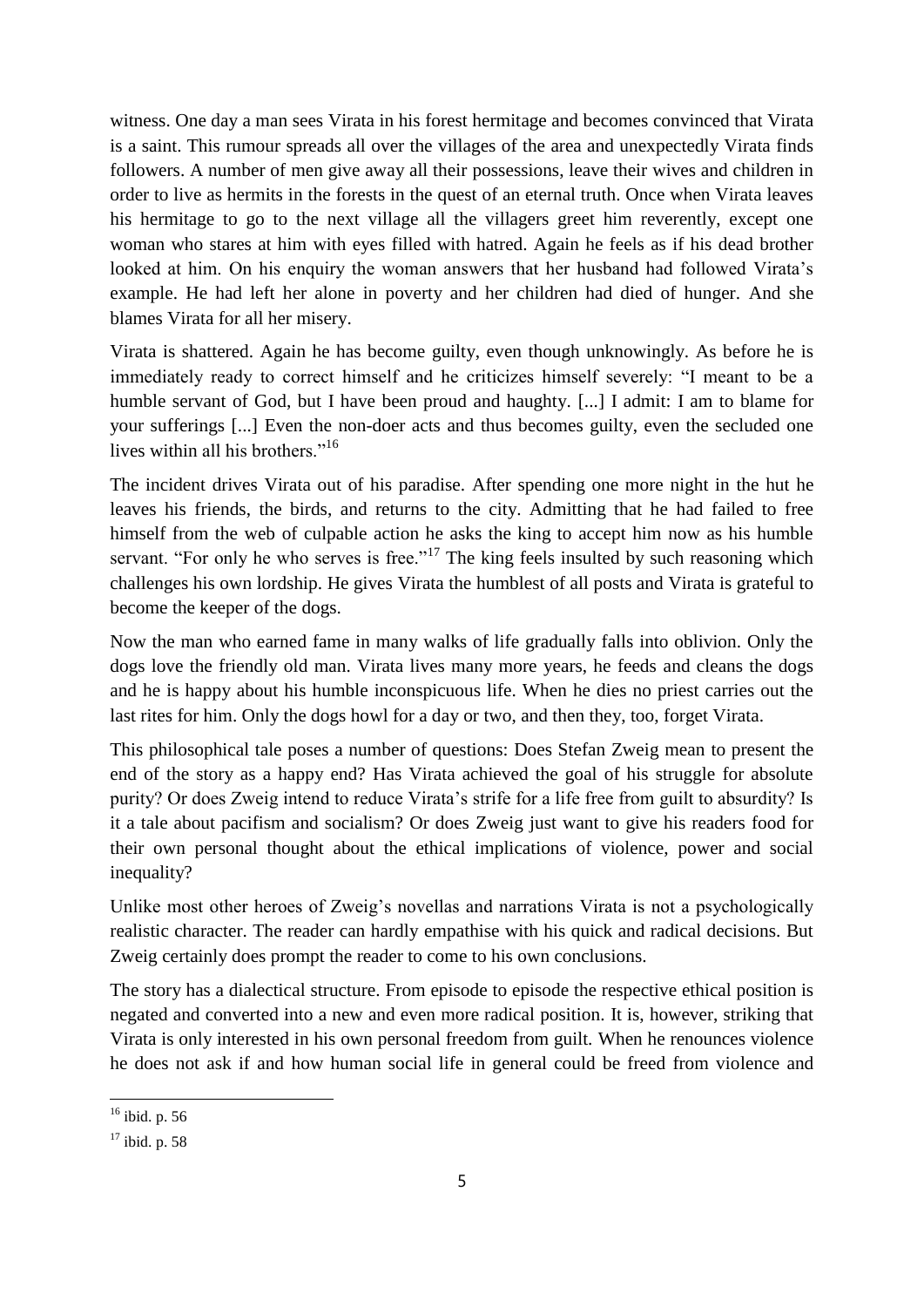military action. When he steps down from his post as a judge he does not consider the social consequences of a general abolition of criminal justice. The reformed hero retires into private life and doesn't seem to care that others are now warriors and judges.

Again, when he repudiates slavery he does so only personally without committing himself to a change in the entire social system. And again, his solitude in the forest is not so complete that he wouldn't be in touch with human life around him at all. Others follow his example and outdo him. The woman who holds him responsible for her children's death teaches him the impossibility of complete withdrawal from human society and also the impossibility to anticipate all consequences of his actions.

All his efforts to live free from guilt are shattered. The eyes of his killed brother keep haunting him. The ultimate position to which he can fall back is to act without a will of his own, to be a servant carrying out his master's will.

Was it Zweig's intention to show that radical renunciation of personal ambition, even of the ambition to be a holy man leads to supreme wisdom, freedom and happiness? Such a notion can, in fact, be found in Indian thought. But is a servant discharged from the responsibility for his actions and omissions? He may very well be in peace with himself, but he too is not immune from becoming guilty.

Stefan Zweig rather shows how a man fails to achieve this goal, and it seems impossible to achieve it at all. 18

Although Zweig's 'Indian legend' begins with a quotation from the Bhagavad Gītā, there is no examination of the Gītā's own answer to the questions of violence and right action. Virata and Arjuna find themselves in a similar dilemma but they choose very different paths of action. Arjuna, like Virata, is ready to renounce violence in order to avoid the sin of fratricide, but he is led to a different solution: to fight for a righteous cause without hatred, without personal ambition, knowing about the wider context of all human life and action.

The Gītā's doctrine of *Karma Yoga* – of acting without desire for the fruits of one's actions – could have been the practical answer to Virata's constant search for a life without guilt and entanglement. More important than action itself is the inner attitude of the person who acts: If he acts in a spirit of service and sacrifice he remains free from the binding effects of his

l

<sup>&</sup>lt;sup>18</sup> Lionel B. Steinman comes to the same conclusion: "The total experience of Virata, if not his final decision, implies a rejection of any quietist solution; but the pitiable peace he gains through spending the remains of his life as a keeper of the king's dogs is not a solution to life's complexity but a denial of its ethical and social dimensions. Indeed, given the terms of Zweig's legend, it is likely that Virata would have continued to encounter, even as a kennel keeper, ethical dilemmas essentially the same as those he was attempting to escape. That Zweig chose such utter self-abnegation in (purportedly) unconditional service indicates his failure to define an operational relationship between individual and social ethics, between ethical values and ethical action, but not a renunciation of them in favor of some Eastern quietism. [...] Virata was Zweig's confession that life means service and that purely egotistical action is devoid of sense. He never succeeded in developing this ideal into a guide to ethical action." (Lionel B. Steinman: *The Eclipse of Humanism: Zweig between the Wars* in: *Modern Austrian Literature*. Journal of the Arthur Schnitzler Research Association, Vol 14, Nos. 3/4, 1981, S. 160 f.)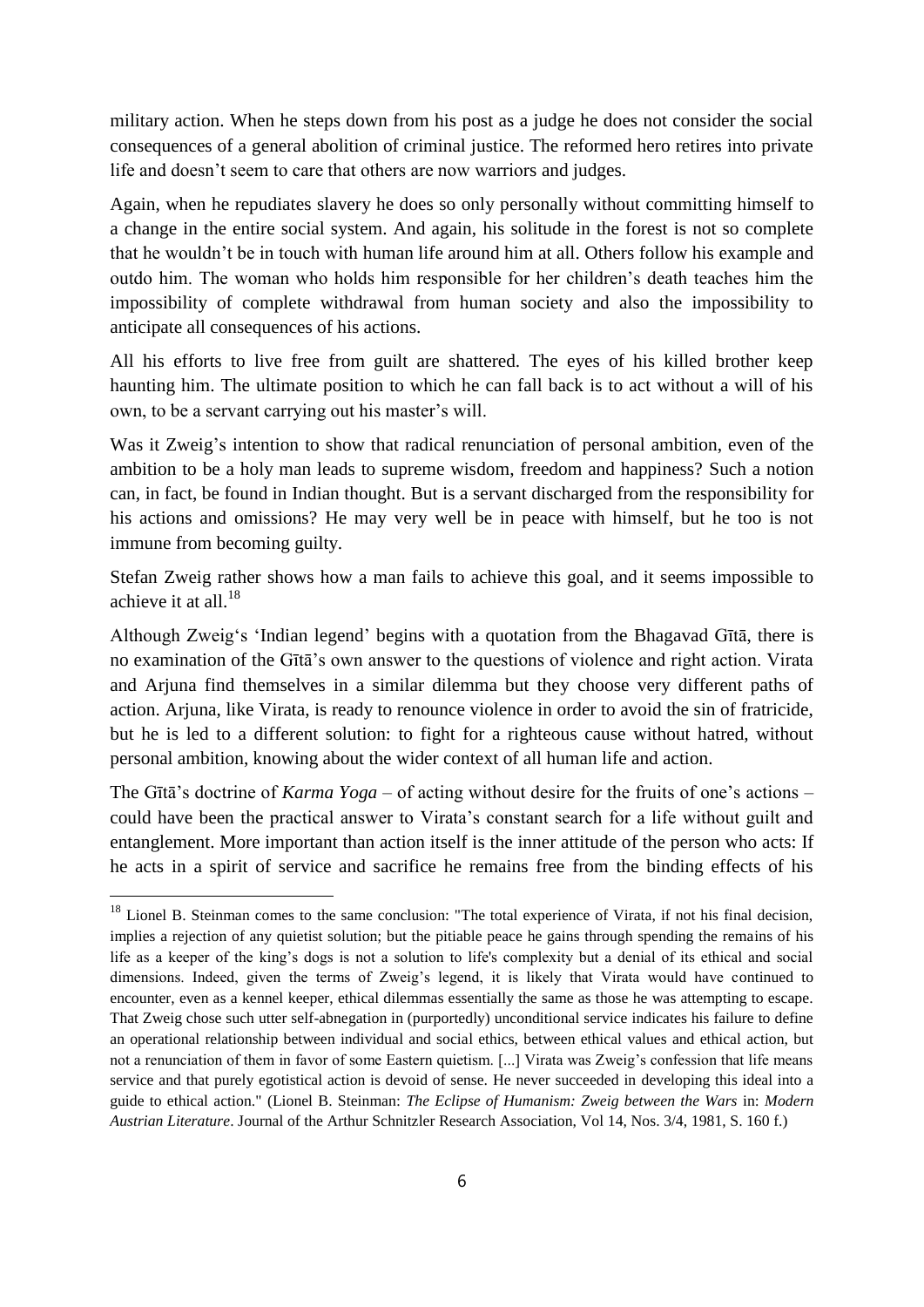doings. Even without ascetic renunciation such a way of life leads to inner freedom. And such an attitude could have given Stefan Zweig himself courage to live and carry on his work in the oppressive times of his exile.

Zweig's interest in India and Indian thought was nourished by the ethical problems which absorbed him throughout his life. In his 'Indian legend' *The Eyes of the Eternal Brother* he seriously deals with questions which were thrown up in Europe by Tolstoy and Romain Rolland, in India by Gandhi. India at the time of her non-violent struggle for independence was for him a possible source of answers to the urgent questions of social ethics. The lasting value of his legend lies in the trenchant presentation of these problems, not in their solution.

\*

Josef Winkler's background is altogether different from Stefan Zweig's: Winkler was born in 1953 in a tiny village in a very conservative rural area of southern Austria where he grew up on a farm. Much of Winkler's writing deals with his childhood experiences in this environment which seems to have been a hell for him. A traumatic experience was the common suicide of two teenage boys in his village who had been exposed as homosexuals. The topics of death and homosexuality play an important role in many of his writings.

As a boy who was keen to read books Winkler was an outsider in his village. At the age of 14 he left the village to continue his education in a commercial school. From the age of 17 onwards he worked in various office jobs during daytime and attended an evening school. Since 1979 he is a freelance writer. In the beginning his writings were set in the patriarchal and catholic environment of his childhood. Later on he made extensive journeys to Italy, India and Japan which resulted in travelogues and novels set in these countries.

In a conversation with Winkler the Austrian professor of literary studies Wendelin Schmidt-Dengler who knew about Winkler's overwhelming interest in death advised him to travel to Banāras which he knew to be the *Mahāśmaśān* or 'Great Cremation Ground'. This stimulus along with the fact that Winkler's wife had spent four years of her childhood in Rourkela prompted them to travel together to India in the mid-nineties with two extended stays at Banāras.

The result of these sojourns is the book *Domra. Am Ufer des Ganges*<sup>19</sup> (*Domra. On the banks of the Ganges*), which is labelled as a novel. To me this is a misleading description, as it is not a fictional work. It is rather a diary-cum-travelogue about the city of Varanasi, and more specifically about its Hariścandra Ghāṭ, one of the two places at the river front where cremations according to Hindu rites take place every day. Most of its 283 pages are filled with minute descriptions of everything that happens day by day on the cremation ghāṭ: the preparations for and the process of cremation itself and everything that takes place just next to it: children playing, people bathing, animals basking in the sun etc. etc. The book is enriched by black and white photographs – depicting scenes on the Gangā Ghāṭs – by Winkler's wife, Christina Schwichtenberg.

 $\overline{a}$ 

<sup>19</sup> Frankfurt am Main 1996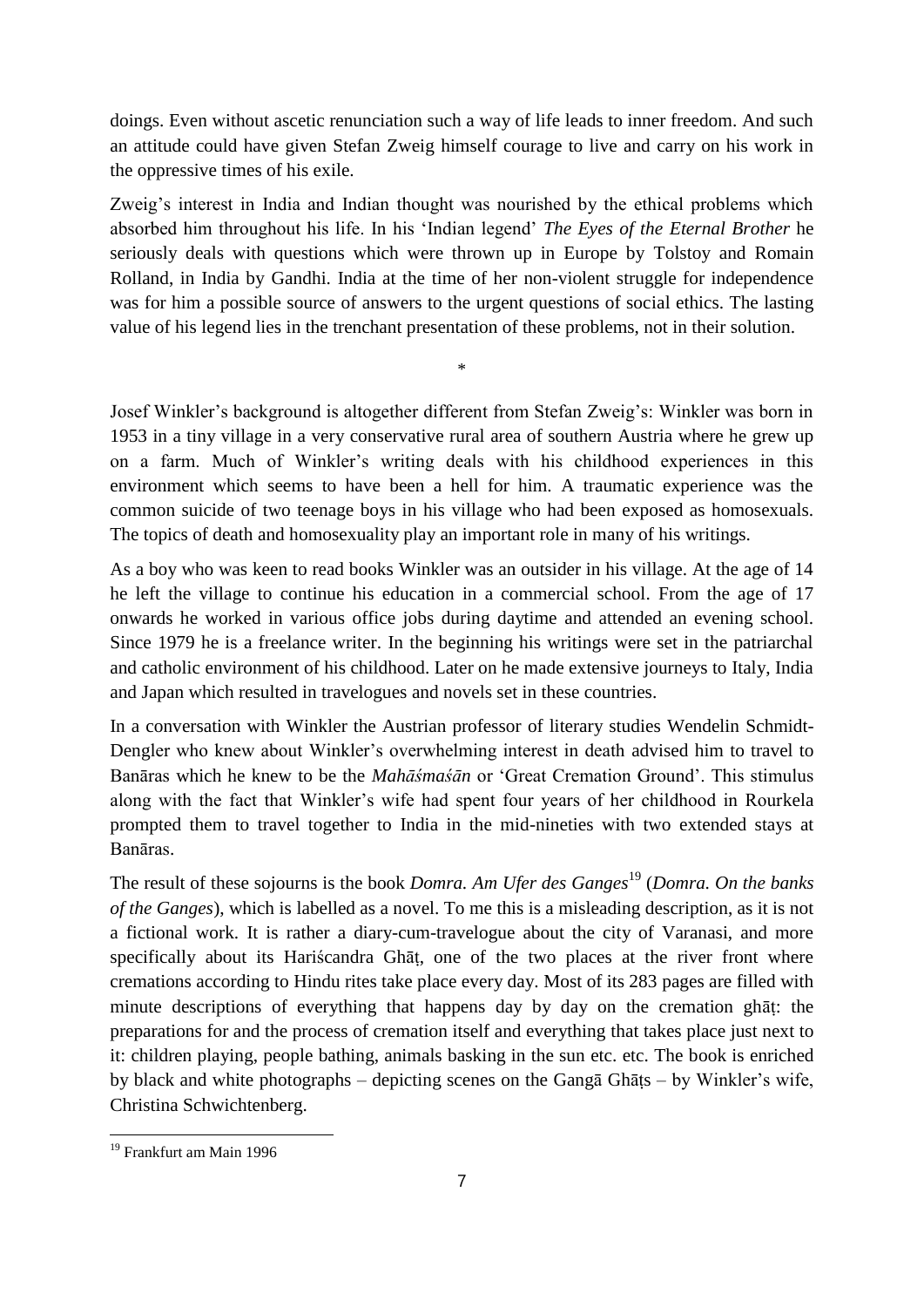In the beginning Winkler writes about one of his first days in Banāras. While his wife was happily enjoying some sweets she had just bought and which brought back to her the tastes of her childhood, Winkler was shocked and overwhelmed by the multitude of new, mostly repulsive or threatening, impressions which he could neither understand nor digest. Back in their hotel his heavy cultural shock resulted in an uncontrollable emotional upsurge and a flood of tears.

Winkler took it upon himself to spend a few hours daily for several months at the Hariścandra Ghāṭ and to note down what he saw. As he said later in an interview he was fascinated by the contrast between the rituals of death and cremation and the sprawling life that unfolded itself at the same time just next to the funeral pyres.<sup>20</sup> These observations amount to more than three quarters of the book. Many such passages cover four to eight pages without any segmentation into paragraphs. Typical for his style is also an abundance of descriptive adjectives. Here are a few sentences in the beginning of such a chapter:

When the sun had disappeared behind the houses of Varanasi and the half moon stood clearly visible at the bluish pink sky and was reflected in the lead-coloured water of the Ganges which was overlaid with a pink gleam, I sat down next to a sleeping meagre white and brown spotted bitch on the large round cremation altar stone in the middle of Hariscandra Ghāt where there were still lying white and grey ashes, small pieces of coal and the porous, brittle, white burnt down remains of the bones of a young deceased woman who had been cremated this morning with unveiled face. The rosy teats of the sleeping heavily gasping bitch touched the white grey ashes, the black pieces of charcoal and the porous, brittle, charred bone-particles of the dead woman. Below me a bald-headed man, dressed only in a seamless white cotton cloth, hit again and again with a green bamboo stick on the lower body and the legs of a burning corpse.<sup>21</sup>

The writer does not explain what he sees; he does not comment on it; he does not speak about his own feelings or reactions. He just observes and seems determined not to leave out even the minutest detail, be it each and every step of the gradual (and sometimes incomplete) transformation of a human body into a heap of ash, be it the efforts of the *ḍom* (cremation assistant) to keep the fire burning, be it the children playing nearby or bathing in the river, be it the tourists passing by on a boat. How everybody is dressed, how he or she looks, the style or absence of their hair, the dogs sleeping on the ghāṭ or licking their genitals etc. etc. – everything seems equally significant. The narrator's special attention is, however, repeatedly attracted by young boys, 'good-looking lads', who take their bath in the Ganges, covered just by wet loin cloths. Basically, the scenes on the cremation ghāṭ are the same every day. So, naturally, their descriptions repeat themselves with some variation.

In addition to the episodes on the cremation ghāṭ Winkler describes the street life at Lanka market, on the main road from Assi to Godaulia or somewhere else in the lanes of the city. Here, too, the style is the same: detailed descriptions without comment. It is, however,

<sup>&</sup>lt;sup>20</sup> Interview with M. Prangel: Deutsche Bücher. Forum für Literatur 33 (2003) H. 4, S. 257-276; also published in [http://www.literaturkritik.de/public/rezension.php?rez\\_id=6730](http://www.literaturkritik.de/public/rezension.php?rez_id=6730)

<sup>21</sup> Winkler, *Domra*, p. 84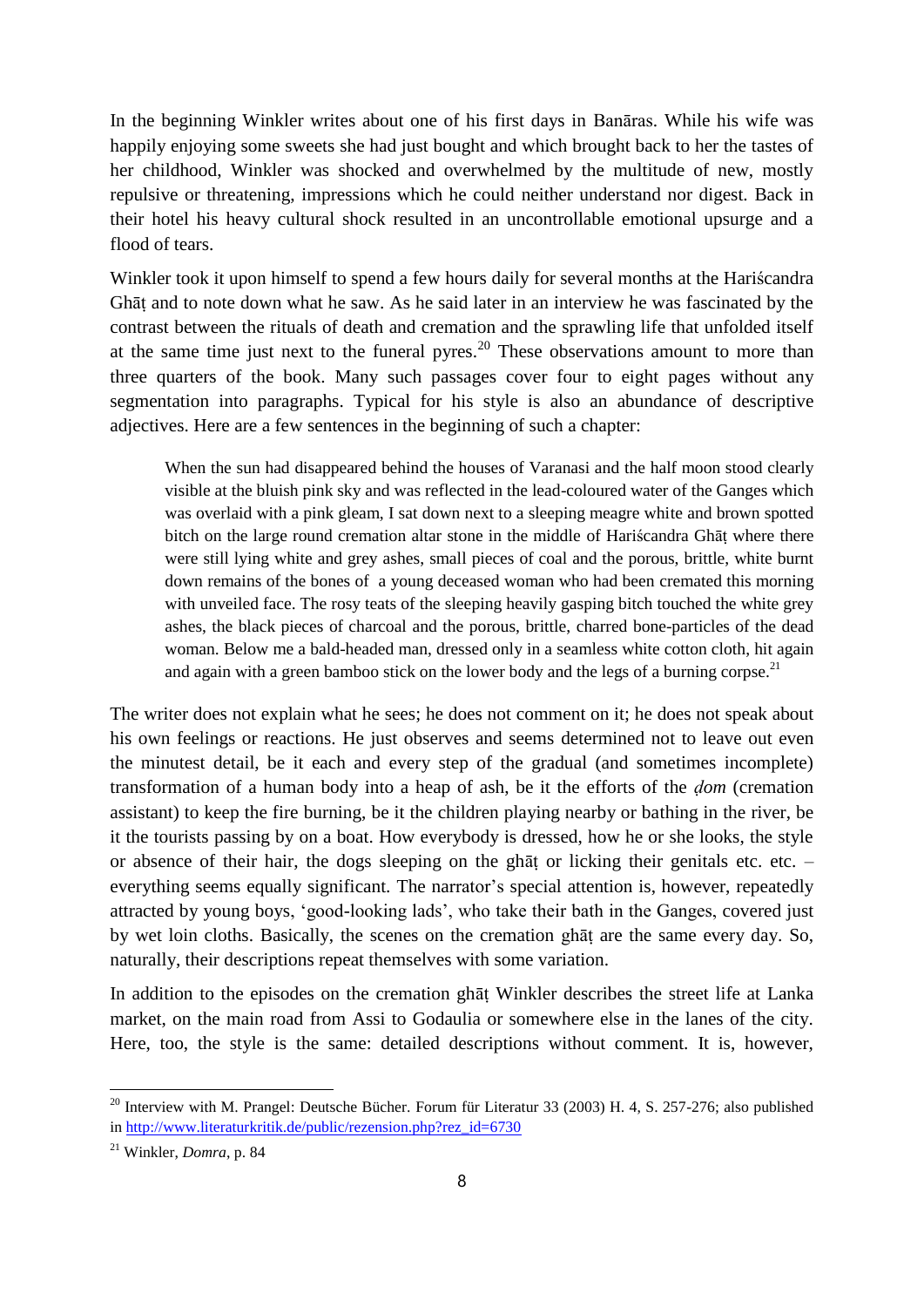remarkable, that almost everything he observes is ugly and repulsive, at least to common taste: how chicken are slaughtered and their intestines are taken out, how a puppy gets overridden and killed by a scooter, how vultures take care of the puppy's remains and many more such instances could be given. No doubt, such scenes can be observed in daily life on the streets of Banāras, but the narrator seems to be blind to attractive and aesthetic sights which can also be seen. In the already mentioned interview Winkler says that the common notions of beauty and ugliness don't count for him. What most people find ugly is beautiful for him. So, the seemingly objective uncommented description of sights has been filtered – consciously or unconsciously – through a subjective awareness. $^{22}$ 

There are a few shorter passages in the book when we see the author resting in his hotel after the day's session on the cremation ghāṭ is over. Here he sometimes tells something about himself, he shares childhood memories which surge up and fill his dreams. The teenage boys who committed suicide in his native village, an always hungry old farm maid whom he seems to have despised – they keep haunting him even in his hotel room at Assi Ghāṭ.

To spend so much time at a cremation site is not a small undertaking. It must have needed a strong motivation, tremendous patience and determination on the side of the author. One is even reminded of certain *sādhus* who live and practise austerities on the cremation grounds although their motives are probably different from Winkler's. The author, however, doesn't disclose his reasons. Was it a meditative exercise in pure witnessing without involvement of the judging mind? Did he want to arrive at a deeper understanding of the mystery of death? Did he undertake the journey and write the book in an attempt to heal his childhood traumas? Whether such deeper insight or a healing effect has been achieved cannot be assessed from the book.

Winkler has made use of at least one scholarly source of information about the traditions of Banāras, the German edition of Diana Eck's book *Banāras. City of Light*<sup>23</sup> which he quotes several times. Such informative insertions may have led the Austrian critic Sigrid Löffler to suggest that Winkler, however unsuccessfully, attempted to present an ethno-poetic study of the life of the cremator cast of Varanasi. $^{24}$ 

l

<sup>&</sup>lt;sup>22</sup> This style of writing has been described as 'monomaniacal circumscription', characterized by radical subjectivity, plain depiction of certain events and alteration of the same events through the inner eye of the witness. (Hanna Engelmeier: *Varanasi und die Poetik Josef Winklers*, in *Bilder Indiens in der deutschen Literatur*, edited by Manfred Durzak, Frankfurt am Main 2011, p. 67 f.)

<sup>23</sup> Diana Eck: *Banaras. City of Light*, London 1983. In German published as *Banaras. Stadt des Lichts*, Frankfurt am Main 1989

<sup>&</sup>lt;sup>24</sup> .,Winkler enters ethno-poetic territory without being equipped for that in the least. Without trying to comprehend the religious premises of Hindu death rituals and to include the spiritual dimension into the narrative the observations on the banks of the Ganges in their false directness must remain trivial, intrusive or voyeuristic. In Josef Winkler's case they are all this at the same time." (Sigrid Löffler: *Fremder Zuschauer vor Scheiterhaufen. Josef Winkler als Buchführer am Ganges*. Süddeutsche Zeitung, Munich, 12./13. 10. 1996)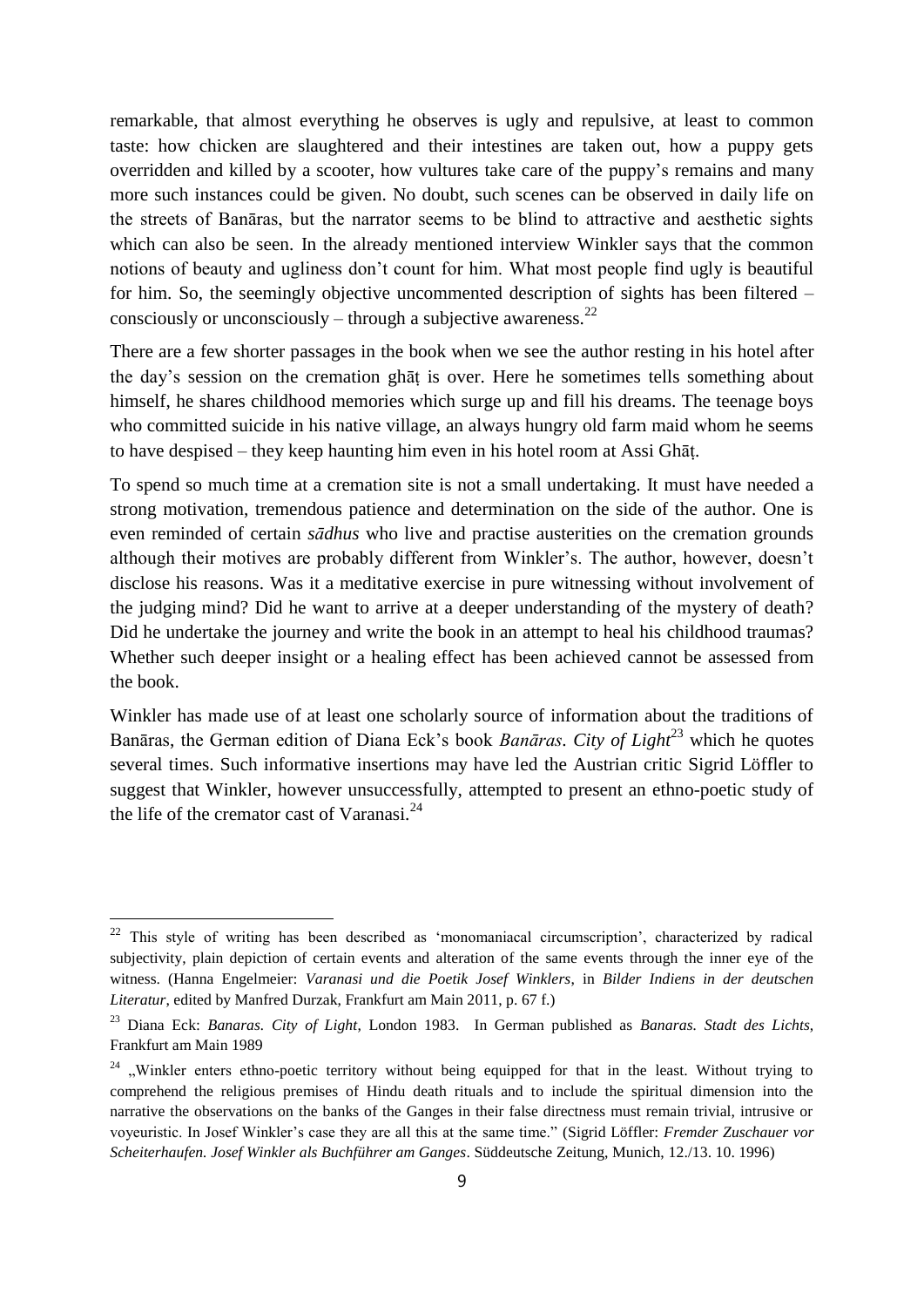In another book Winkler admits that it was 'necrophilic curiosity' which brought him to Banāras.<sup>25</sup> And in the interview with Matthias Prangel he declares: "It was always clear to me [...] that I must write what is really within me, that I have to be shameless, that I have to be assailable. [...] I have never had any censorship in my head and when I wrote I have never looked anybody over his shoulder; I have never imagined what people might think about it. I was never interested in this. To me only the precision and the beauty of the language mattered." Winkler's descriptions are, indeed, very precise and detailed, and sometimes his language has a poetic quality. On the whole, however, his sentences are, to my taste, too long and too heavily loaded with adjectives and participial constructions.

Whereas Zweig's books were highly appreciated by millions of readers in many languages Winkler has not had such a widespread impact. Still, he is a very successful writer. Since 1979 he has been awarded at least thirteen Austrian and German literary prizes, some very prestigious ones among them. The boldness, radicalism, the lack of self-censorship in Winkler's in-detail-descriptions has impressed the prize-awarding juries.

\*

Summarizing the portraits of these two authors and their India-related writings I find it enriching and enjoyable to read Stefan Zweig's 'legend'. As a reader one feels respected by the author. In his article about Banāras Zweig communicates his own views and feelings in a comprehensible way. And in *The Eyes of the Eternal Brother* he takes his readers as thinking beings into a serious intellectual discourse about ethical questions.

A point in favour of Winkler's *Domra* is that while forcing the reader to look at death and decay the book takes him to see the close proximity of life and death as an indivisible totality. But in spite of Winkler's detailed quasi objective description of sights and events in Banāras *Domra* is not a communicative book. The reader remains puzzled by the scenes and rituals described and the author seems to remain locked up in his own inner world.

## **Bibliography**

 $\overline{a}$ 

*The Bhagavad Gita*, 1962: Juan Mascaro (transl.), Harmondsworth: Penguin.

Eck, Diana, 1983: *Banaras. City of Light*, London: Routledge and Kegan Paul

Engelmeier, Hanna, 2011: Varanasi und die Poetik Josef Winklers, in: Manfred Durzak (ed.) *Bilder Indiens in der deutschen Literatur*, Frankfurt am Main: Peter Lang

Kade-Luthra, Veena (ed.), 1993: *Sehnsucht nach Indien. Ein Lesebuch von Goethe bis Grass*, München: C. H. Beck

<sup>25</sup> Josef Winkler: *Roppongi, Requiem für einen Vater*, Frankfurt am Main 2007, p. 143